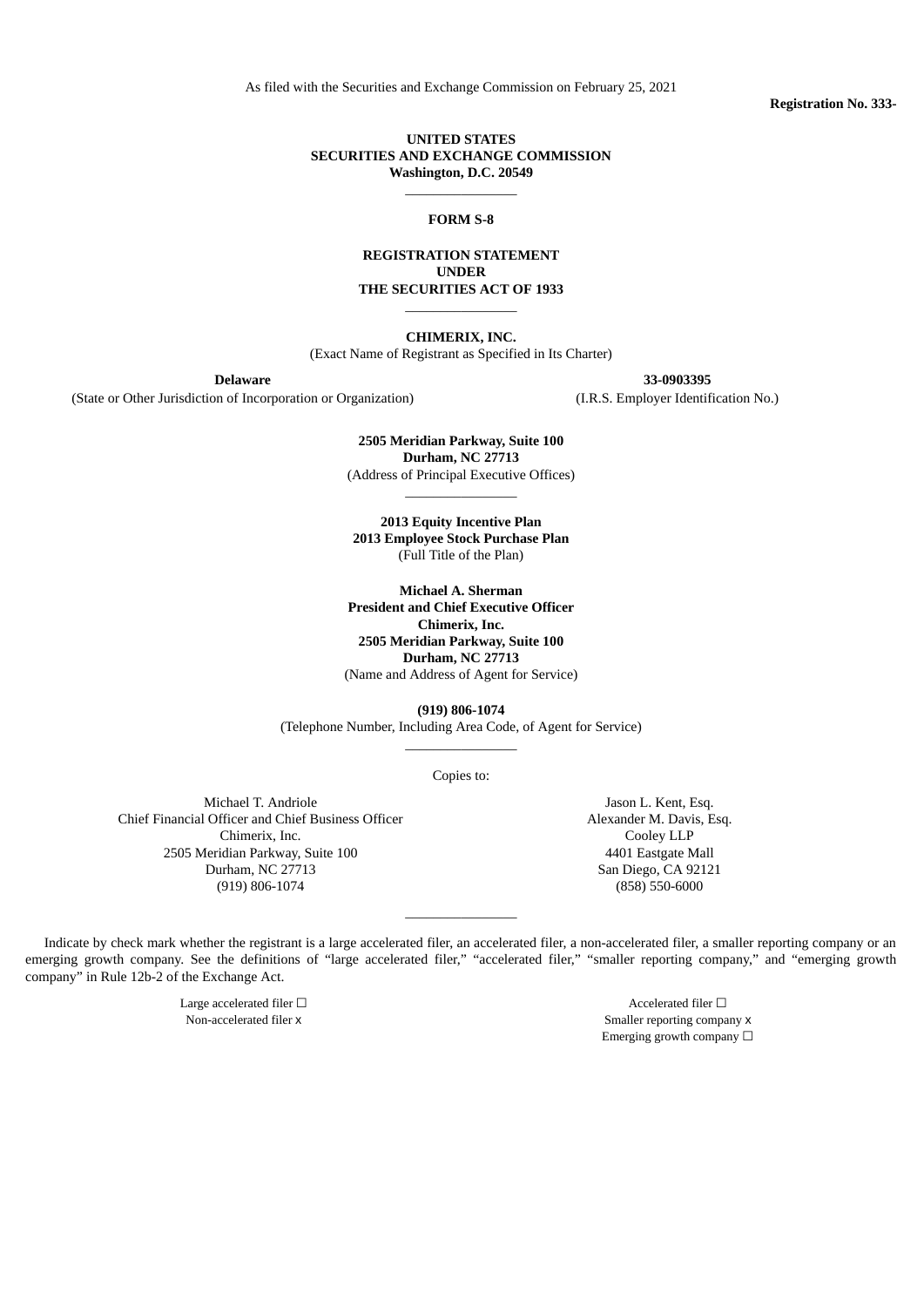If an emerging growth company, indicate by check mark if the registrant has elected not to use the extended transition period for complying with any new or revised financial accounting standards provided pursuant to Section 7(a)(2)(B) of the Securities Act.  $\Box$ 

## **CALCULATION OF REGISTRATION FEE**

| Title of<br><b>Securities to</b><br>be Registered                              | <b>Amount to be</b><br>Registered (1) | Proposed<br>Maximum<br><b>Offering</b><br>Price per Share (2) | <b>Proposed Maximum</b><br>Aggregate<br><b>Offering Price (2)</b> | <b>Amount of</b><br><b>Registration Fee</b> |
|--------------------------------------------------------------------------------|---------------------------------------|---------------------------------------------------------------|-------------------------------------------------------------------|---------------------------------------------|
| <b>2013 Equity Incentive Plan</b><br>Common Stock, \$0.001 par value per share | 2,512,641 shares (3)                  | \$10.285                                                      | \$25,842,512.69                                                   | \$2,819.42                                  |
| 2013 Employee Stock Purchase Plan<br>Common Stock, \$0.001 par value per share | 422,535 shares (4)                    | \$10.285                                                      | \$4,345,772.48                                                    | \$474.12                                    |
| <b>Total</b>                                                                   | 2,935,176 shares                      | N/A                                                           | \$30,188,285.17                                                   | \$3,293.54                                  |

- (1) Pursuant to Rule 416(a) under the Securities Act of 1933, as amended (the "*Securities Act*"), this Registration Statement shall also cover any additional shares of Registrant's common stock (the "*Common Stock*") that become issuable under the plans by reason of any stock dividend, stock split, recapitalization or other similar transaction.
- (2) This estimate is made pursuant to Rule 457(c) and Rule 457(h)(1) of the Securities Act solely for purposes of calculating the registration fee. The price per share and aggregate offering price are based upon the average of the high and low prices of the Common Stock on February 22, 2021, as reported on the Nasdaq Global Market.
- (3) Represents shares of Common Stock that were automatically added to the shares authorized for issuance under the Registrant's 2013 Equity Incentive Plan (the "*EIP*") on January 1, 2021 pursuant to an "evergreen" provision contained in the EIP. Pursuant to such provision, on January 1st of each year commencing in 2014 and ending on (and including) January 1, 2023, the number of shares authorized for issuance under the EIP is automatically increased by a number equal to: (a) 4% of the total number of shares of capital stock outstanding on December 31 of the preceding calendar year; or (b) such lesser number of shares of Common Stock as is determined by the Registrant's board of directors (the "*Board*") for the applicable year.
- (4) Represents shares of Common Stock that were automatically added to the shares authorized for issuance under the Registrant's 2013 Employee Stock Purchase Plan (the "*ESPP*") on January 1, 2021 pursuant to an "evergreen" provision contained in the ESPP. Pursuant to such provision, on January 1st of each year commencing in 2014 and ending on (and including) January 1, 2023, the number of shares authorized for issuance under the ESPP is automatically increased by a number equal to the least of: (a) 1% of the total number of shares of Common Stock outstanding on December 31 of the preceding calendar year; (b) 422,535 shares; or (c) a number determined by the Board that is less than (a) and (b).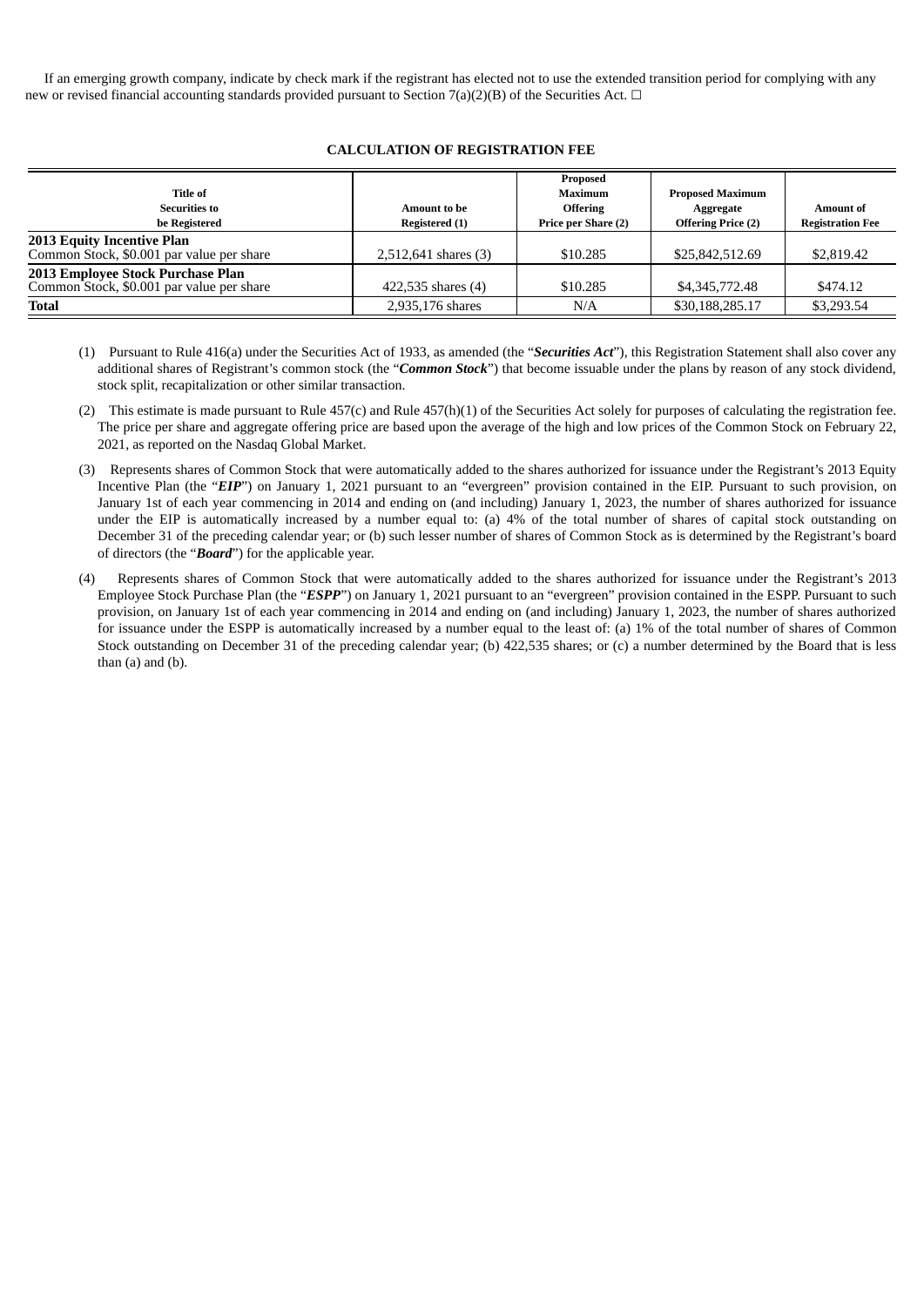### **INCORPORATION BY REFERENCE OF CONTENTS OF REGISTRATION STATEMENTS ON FORM S-8**

This Registration Statement on Form S-8 is being filed for the purpose of increasing the number of securities of the same class as other securities for which Registration Statements on Form S-8 relating to the same benefit plans are effective. The Registrant previously registered shares of its Common Stock for issuance under the EIP and the ESPP under Registration Statements on Form S-8 filed with the Securities and Exchange Commission on April 11, 2013 (File No. 333-187860), March 7, 2014 (File No. [333-194408\)](http://www.sec.gov/Archives/edgar/data/1117480/000114420414014129/v370627_s8.htm), March 6, 2015 (File No. [333-202582\),](http://www.sec.gov/Archives/edgar/data/1117480/000162828015001590/forms-803062015.htm) February 29, 2016 (File No. [333-209802\),](http://www.sec.gov/Archives/edgar/data/1117480/000114420413021225/v340489_s-8.htm) March 2, 2017 (File No. 333-216396), March 1, 2018 (File No. [333-223344\)](http://www.sec.gov/Archives/edgar/data/1117480/000111748018000010/a201831cmrxs-8evergreensha.htm), March 5, 2019 (File No. [333-230071\),](http://www.sec.gov/Archives/edgar/data/1117480/000111748019000011/a201935cmrxs-8evergreensha.htm) August 8, 2019 (File No. [333-233115\),](http://www.sec.gov/Archives/edgar/data/1117480/000111748019000036/a20190808cmrxs-8inducement.htm) and February 25, 2020 (File No. [333-236610\).](http://www.sec.gov/Archives/edgar/data/1117480/000111748020000008/a2020225cmrxs-8evergreensh.htm) Pursuant to General Instruction E to Form S-8, this Registration Statement hereby incorporates by reference the contents of the Registration Statements referenced above.

## **Item 8. Exhibits.**

 $\_$ 

#### **Exhibits: Description**

- 4.1 Amended and Restated Certificate of [Incorporation](http://www.sec.gov/Archives/edgar/data/1117480/000114420413022142/v340476_ex3-1.htm) of the Registrant. (1)
- 4.2 Amended and Restated Bylaws of the [Registrant.](http://www.sec.gov/Archives/edgar/data/1117480/000114420413022142/v340476_ex3-2.htm) (2)
- 4.3 Form of Common Stock Certificate of the [Registrant.](http://www.sec.gov/Archives/edgar/data/1117480/000114420413017647/v338669_ex4-1.htm) (3)
- 5.1 [Opinion](#page-5-0) of Cooley LLP.
- 23.1 Consent of Ernst & Young LLP, an [Independent](#page-6-0) Registered Public Accounting Firm.
- 23.2 Consent of Cooley LLP. [Reference](#page-5-0) is made to Exhibit 5.1.
- 24.1 Power of Attorney. [Reference](#page-3-0) is made to the signature page hereto.
- 99.1 [Chimerix,](http://www.sec.gov/Archives/edgar/data/1117480/000114420414039033/v382082_ex99-2.htm) Inc. 2013 Equity Incentive Plan, as amended. (4)
- 99.2 Form of Stock Option [Agreement,](http://www.sec.gov/Archives/edgar/data/1117480/000111748016000056/a20160930cmrxex-102.htm) Notice of Exercise and Form of Stock Option Grant Notice and Form of Restricted Stock Unit Award<br>Agreement and Form of Bestricted Stock Unit Award Crant Notice under Chimerix, Inc. 2012 Agreement and Form of Restricted Stock Unit Award Grant Notice under Chimerix, Inc. 2013 Equity Incentive Plan. (5)
- 99.3 Chimerix, Inc. 2013 [Employee](http://www.sec.gov/Archives/edgar/data/1117480/000114420413017647/v338669_ex10-5.htm) Stock Purchase Plan. (6)
- (1) Incorporated by reference to Exhibit 3.1 to the Registrant's Current Report on Form 8-K, filed on April 16, 2013.
- (2) Incorporated by reference to Exhibit 3.2 to the Registrant's Current Report on Form 8-K, filed on April 16, 2013.
- (3) Incorporated by reference to Exhibit 4.1 to the Registrant's Registration Statement on Form S-1 (No. 333-187145), filed on March 8, 2013, as amended.
- (4) Incorporated by reference to Exhibit 99.2 to the Registrant's Current Report on Form 8-K, filed on June 23, 2014.
- (5) Incorporated by reference to Exhibit 10.2 to the Registrant's Quarterly Report on Form 10-Q, filed on November 7, 2016.
- (6) Incorporated by reference to Exhibit 10.5 to the Registrant's Registration Statement on Form S-1 (No. 333-187145), filed on March 8, 2013, as amended.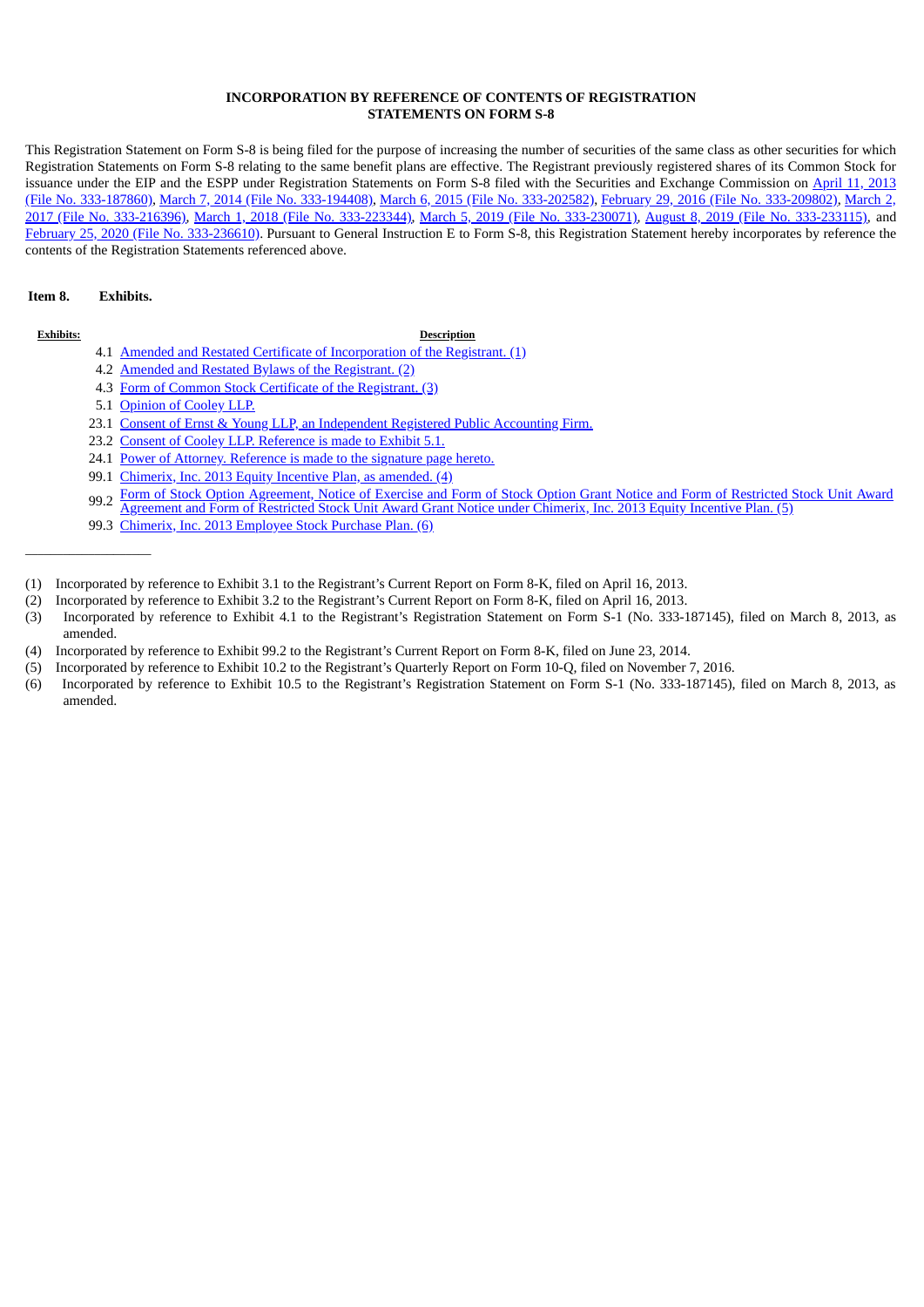## **SIGNATURES**

<span id="page-3-0"></span>Pursuant to the requirements of the Securities Act of 1933, as amended, the Registrant certifies that it has reasonable grounds to believe that it meets all of the requirements for filing on Form S-8 and has duly caused this Registration Statement to be signed on its behalf by the undersigned, thereunto duly authorized, in the City of Durham, State of North Carolina, on February 25, 2021.

# **Chimerix, Inc.**

By: /s/ Michael A. Sherman

Michael A. Sherman *President and Chief Executive Officer*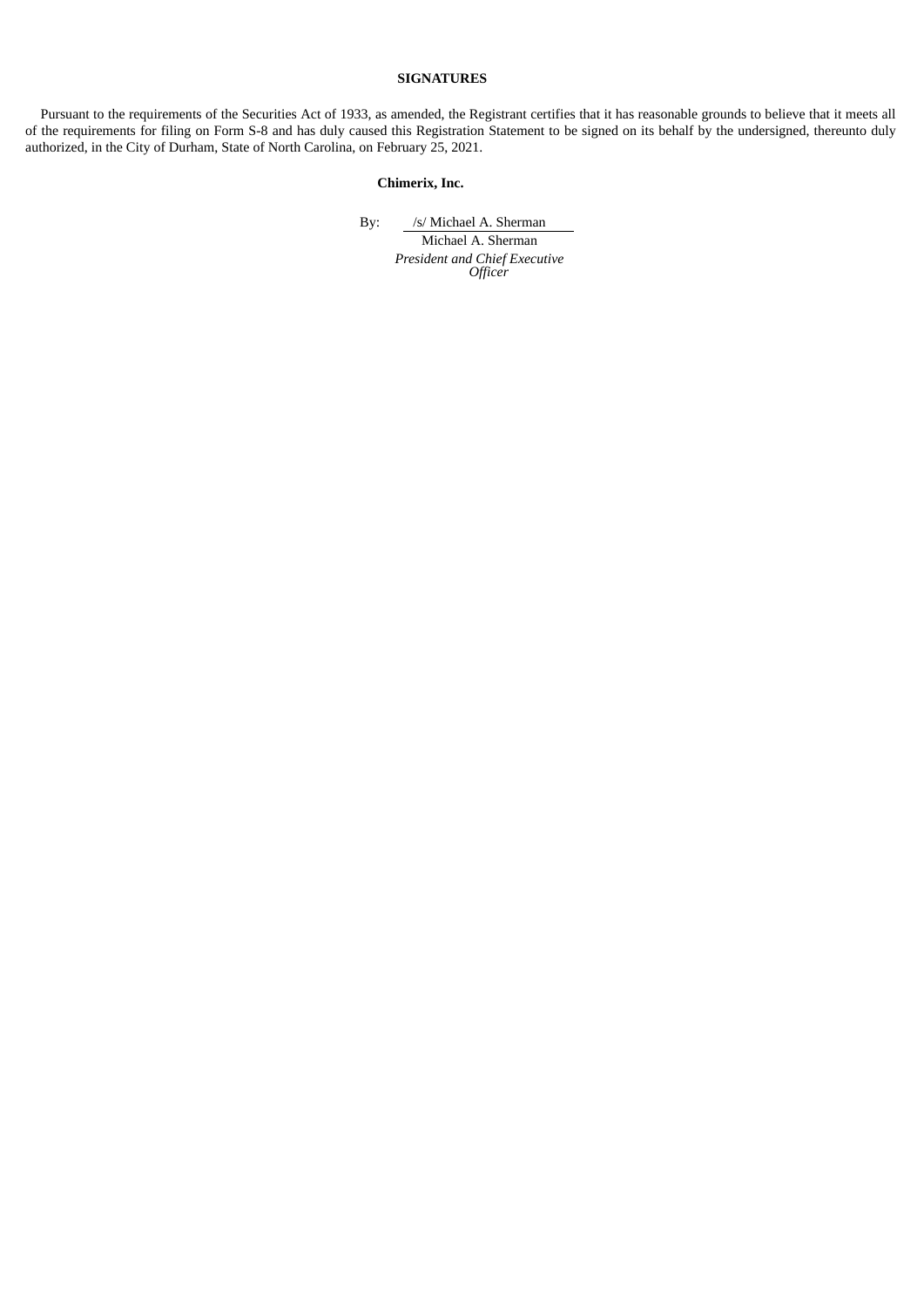## **POWER OF ATTORNEY**

KNOW ALL PERSONS BY THESE PRESENTS, that each person whose signature appears below constitutes and appoints Michael Sherman and Michael Andriole, and each or either of them, his true and lawful attorney-in-fact and agent, with full power of substitution and resubstitution, for him and in his name, place and stead, in any and all capacities, to sign any and all amendments (including post-effective amendments) to this Registration Statement, and to file the same, with all exhibits thereto, and other documents in connection therewith, with the Securities and Exchange Commission, granting unto said attorneys-in-fact and agents, and each of them, full power and authority to do and perform each and every act and thing requisite and necessary to be done in connection therewith, as fully to all intents and purposes as he might or could do in person, hereby ratifying and confirming all that said attorneys-in-fact and agents, or any of them, or their or his substitutes or substitute, may lawfully do or cause to be done by virtue hereof.

Pursuant to the requirements of the Securities Act of 1933, as amended, this Registration Statement has been signed by the following persons in the capacities and on the dates indicated.

| Signature                                                       | <b>Title</b>                                                                          | <b>Date</b>       |  |
|-----------------------------------------------------------------|---------------------------------------------------------------------------------------|-------------------|--|
| /s/ Michael A. Sherman<br>Michael A. Sherman                    | President, Chief Executive Officer and Director<br>(Principal Executive Officer)      | February 25, 2021 |  |
| /s/ Michael T. Andriole<br>Michael T. Andriole                  | Chief Business and Financial Officer<br>(Principal Financial Officer)                 | February 25, 2021 |  |
| /s/ David Jakeman<br>David Jakeman                              | <b>Executive Director of Finance and Accounting</b><br>(Principal Accounting Officer) | February 25, 2021 |  |
| /s/ Martha J. Demski<br>Martha J. Demski                        | Chair of the Board of Directors                                                       | February 25, 2021 |  |
| /s/ Catherine L. Gilliss<br>Catherine L. Gilliss, PhD, RN, FAAN | Member of the Board of Directors                                                      | February 25, 2021 |  |
| /s/ Edward F. Greissing Jr.<br>Edward F. Greissing Jr.          | Member of the Board of Directors                                                      | February 25, 2021 |  |
| /s/ Patrick Machado<br>Patrick Machado                          | Member of the Board of Directors                                                      | February 25, 2021 |  |
| /s/ Robert J. Meyer<br>Robert J. Meyer, MD                      | Member of the Board of Directors                                                      | February 25, 2021 |  |
| /s/ Fred A. Middleton<br>Fred A. Middleton                      | Member of the Board of Directors                                                      | February 25, 2021 |  |
| /s/ Pratik S. Multani<br>Pratik S. Multani, MD                  | Member of the Board of Directors                                                      | February 25, 2021 |  |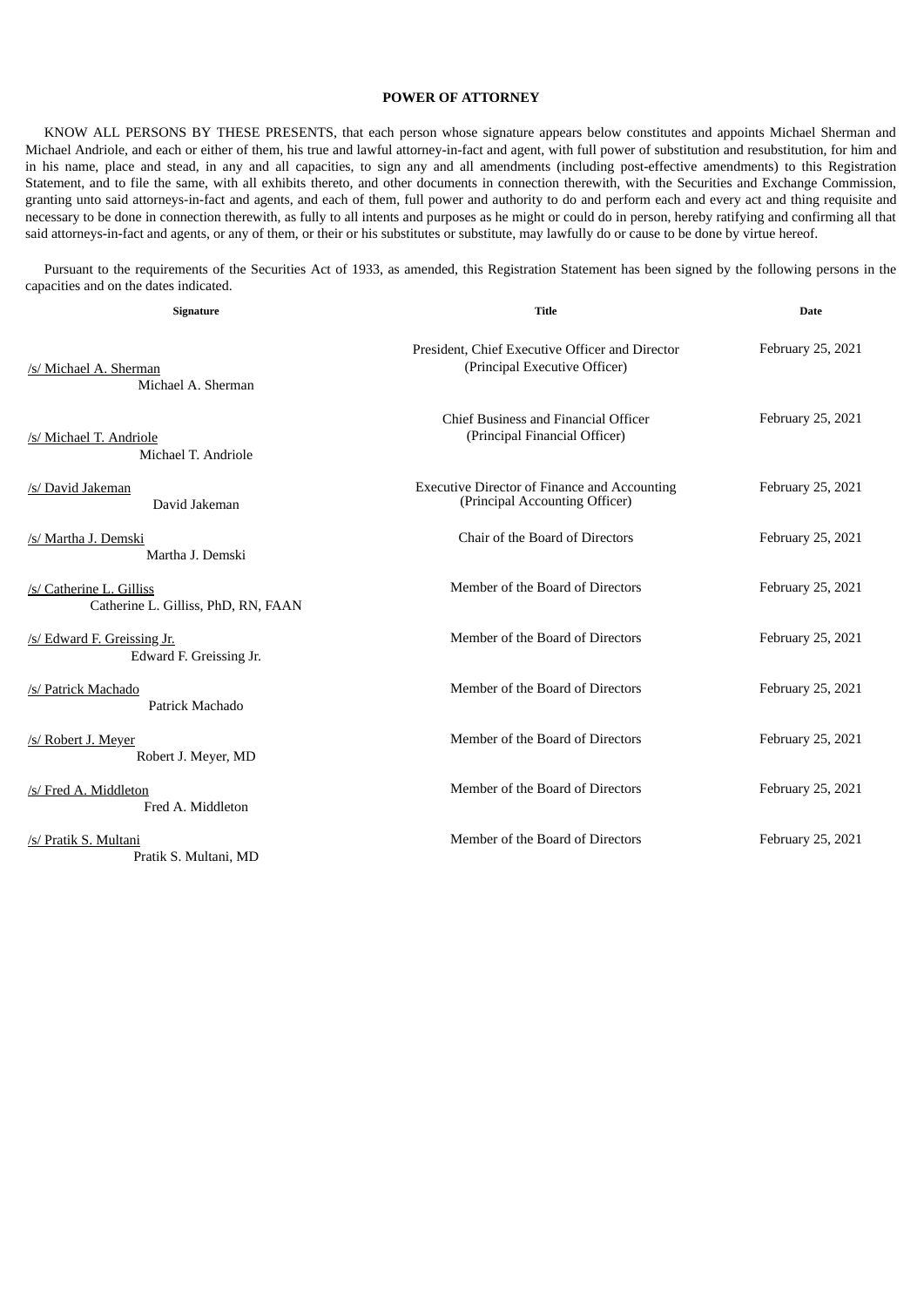## **[LETTERHEAD OF COOLEY LLP]**

<span id="page-5-0"></span>Jason L. Kent T: +1 858 550 6044 jkent@cooley.com

February 25, 2021

Chimerix, Inc. 2505 Meridian Parkway, Suite 100 Durham, NC 27713

## Ladies and Gentlemen:

You have requested our opinion, as counsel to Chimerix, Inc., a Delaware corporation (the "Company"), with respect to certain matters in connection with the filing of a Registration Statement on Form S-8 (the "Registration Statement") with the Securities and Exchange Commission, covering the offering of up to 2,935,176 shares of the Company's Common Stock, \$0.001 par value (the "Shares"), including 2,512,641 shares issuable pursuant to the Company's 2013 Equity Incentive Plan (the "Incentive Plan") and 422,535 shares issuable pursuant to the Company's 2013 Employee Stock Purchase Plan (together with the Incentive Plan, the "*Plans*").

In connection with this opinion, we have examined and relied upon (a) the Registration Statement and related prospectus, (b) the Plans, (c) the Company's Amended and Restated Certificate of Incorporation and Bylaws, each as currently in effect and (d) originals or copies certified to our satisfaction of such records, documents, certificates, memoranda and other instruments as in our judgment are necessary or appropriate to enable us to render the opinion expressed below. We have assumed the genuineness of all signatures, the authenticity of all documents submitted to us as originals, the conformity to originals of all documents submitted to us as copies thereof, the accuracy, completeness and authenticity of certificates of public officials; and the due authorization, execution and delivery of all documents by all persons other than the Company where authorization, execution and delivery are prerequisites to the effectiveness of such documents. As to certain factual matters, we have relied upon a certificate of an officer of the Company and have not independently verified such matters.

Our opinion herein is expressed solely with respect to the General Corporation Law of the State of Delaware. Our opinion is based on the laws as in effect on the date hereof. We express no opinion to the extent that any other laws are applicable to the subject matter hereof and express no opinion and provide no assurance as to compliance with any federal or state securities law, rule or regulation.

On the basis of the foregoing, and in reliance thereon, we are of the opinion that the Shares, when issued and sold in accordance with the Plans, the Registration Statement and related prospectus, will be validly issued, fully paid and nonassessable (except as to shares issued pursuant to certain deferred payment arrangements, which will be fully paid and nonassessable when such deferred payments are made in full).

We consent to the filing of this opinion as an exhibit to the Registration Statement.

Sincerely,

Cooley LLP

By: /s/ Jason L. Kent Jason L. Kent

4401 Eastgate Mall, San Diego, CA 92121 T: (858) 550-6000 F: (858) 550-6420 www.cooley.com